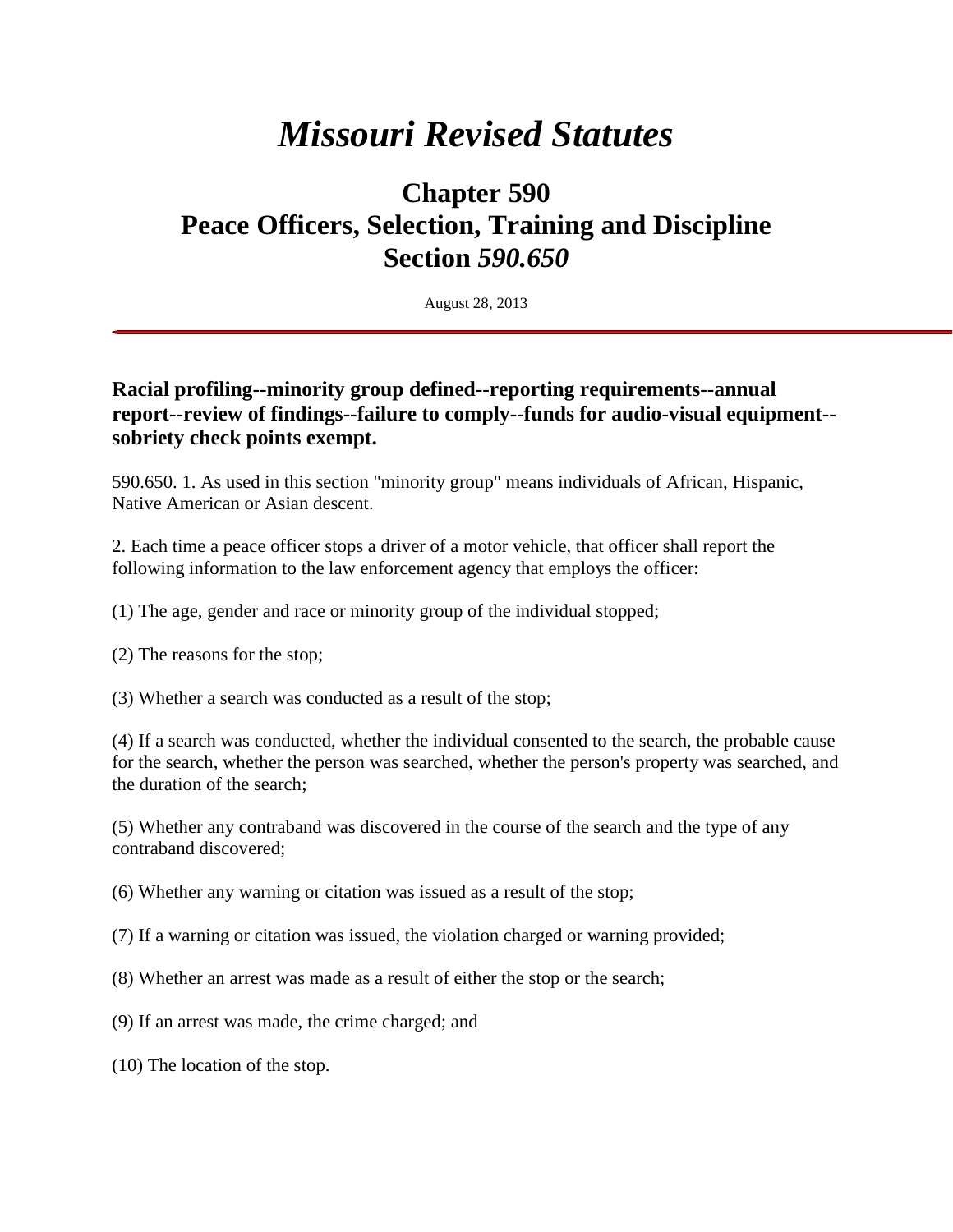Such information may be reported using a format determined by the department of public safety which uses existing citation and report forms.

3. (1) Each law enforcement agency shall compile the data described in subsection 2 of this section for the calendar year into a report to the attorney general.

(2) Each law enforcement agency shall submit the report to the attorney general no later than March first of the following calendar year.

(3) The attorney general shall determine the format that all law enforcement agencies shall use to submit the report.

4. (1) The attorney general shall analyze the annual reports of law enforcement agencies required by this section and submit a report of the findings to the governor, the general assembly and each law enforcement agency no later than June first of each year.

(2) The report of the attorney general shall include at least the following information for each agency:

(a) The total number of vehicles stopped by peace officers during the previous calendar year;

(b) The number and percentage of stopped motor vehicles that were driven by members of each particular minority group;

(c) A comparison of the percentage of stopped motor vehicles driven by each minority group and the percentage of the state's population that each minority group comprises; and

(d) A compilation of the information reported by law enforcement agencies pursuant to subsection 2 of this section.

5. Each law enforcement agency shall adopt a policy on race-based traffic stops that:

(1) Prohibits the practice of routinely stopping members of minority groups for violations of vehicle laws as a pretext for investigating other violations of criminal law;

(2) Provides for periodic reviews by the law enforcement agency of the annual report of the attorney general required by subsection 4 of this section that:

(a) Determine whether any peace officers of the law enforcement agency have a pattern of stopping members of minority groups for violations of vehicle laws in a number disproportionate to the population of minority groups residing or traveling within the jurisdiction of the law enforcement agency; and

(b) If the review reveals a pattern, require an investigation to determine whether any peace officers of the law enforcement agency routinely stop members of minority groups for violations of vehicle laws as a pretext for investigating other violations of criminal law; and